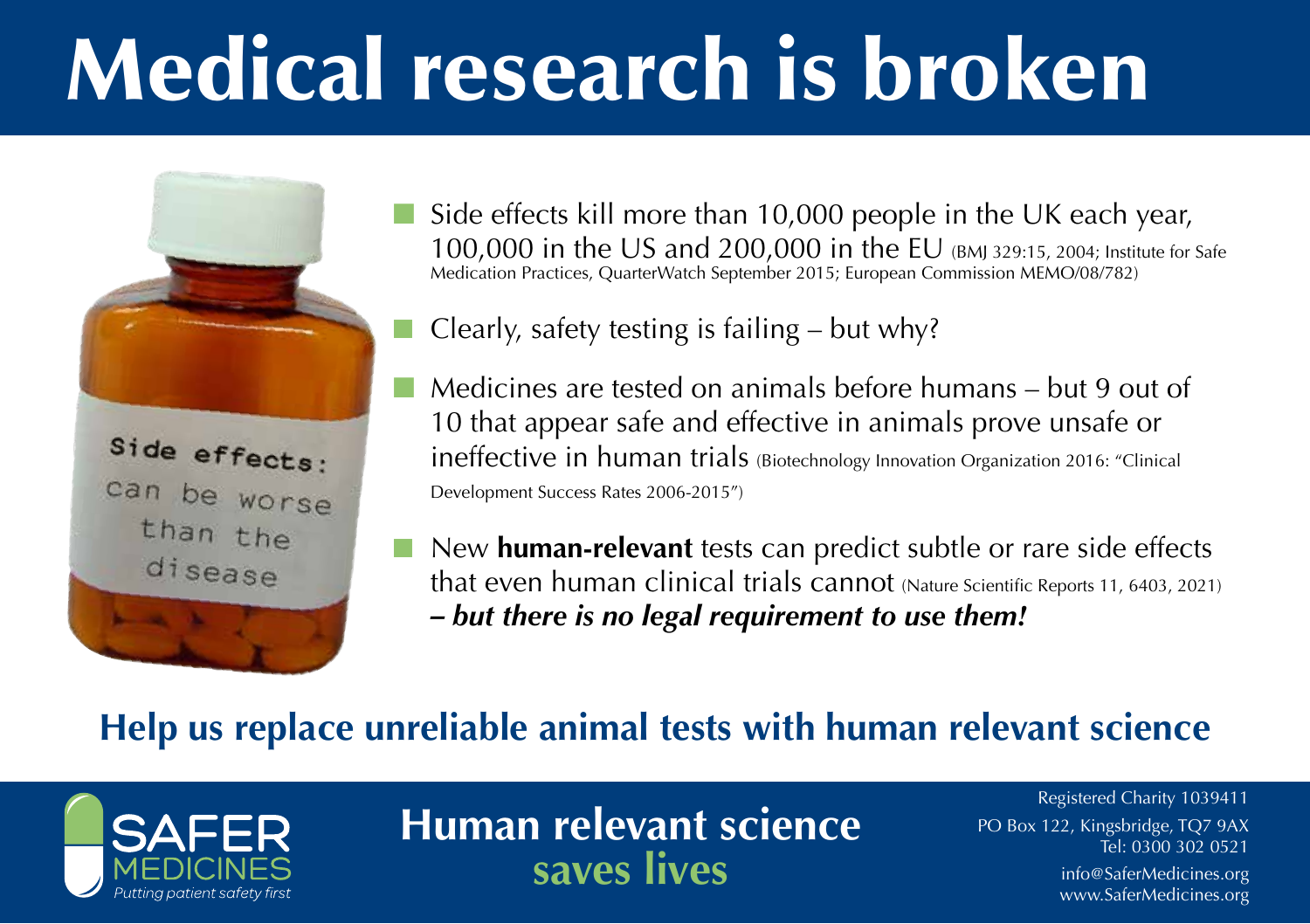## **Better science for safer medicines**

- Medicines help many of us. But they also send more than a million people to hospital in the UK each year and kill more than 10,000.
- Many diseases have no treatments, despite decades of research on animal 'models'. Often a new drug works well in animals but then has no effect when tested in humans. £Billions are wasted on research that does not translate to humans.
- New methods based on **human** biology *transform* our ability to understand disease and develop new medicines. Investment in human relevant research offers a golden opportunity for the UK to save money, create wealth and improve public health.

## **The FUTURE**

Human on a chip **Human organoids Human cells and tissues Virtual humans and AI** 

## **The PAST Animal tests**

#### **The best model for humans is human**

"The mouse has cost us a new generation of medicines... We keep getting led down the garden path... This isn't just true for TB: It's true for virtually every disease."

**Dr Clifton Barry, Chief of TB Research, National Institute of Allergy and Infectious Diseases, USA** The Mouse Trap,



"Therapeutic use of drugs constitutes a major public health risk"

- Institute for Safe Medication Practices, QuarterWatch July 2017

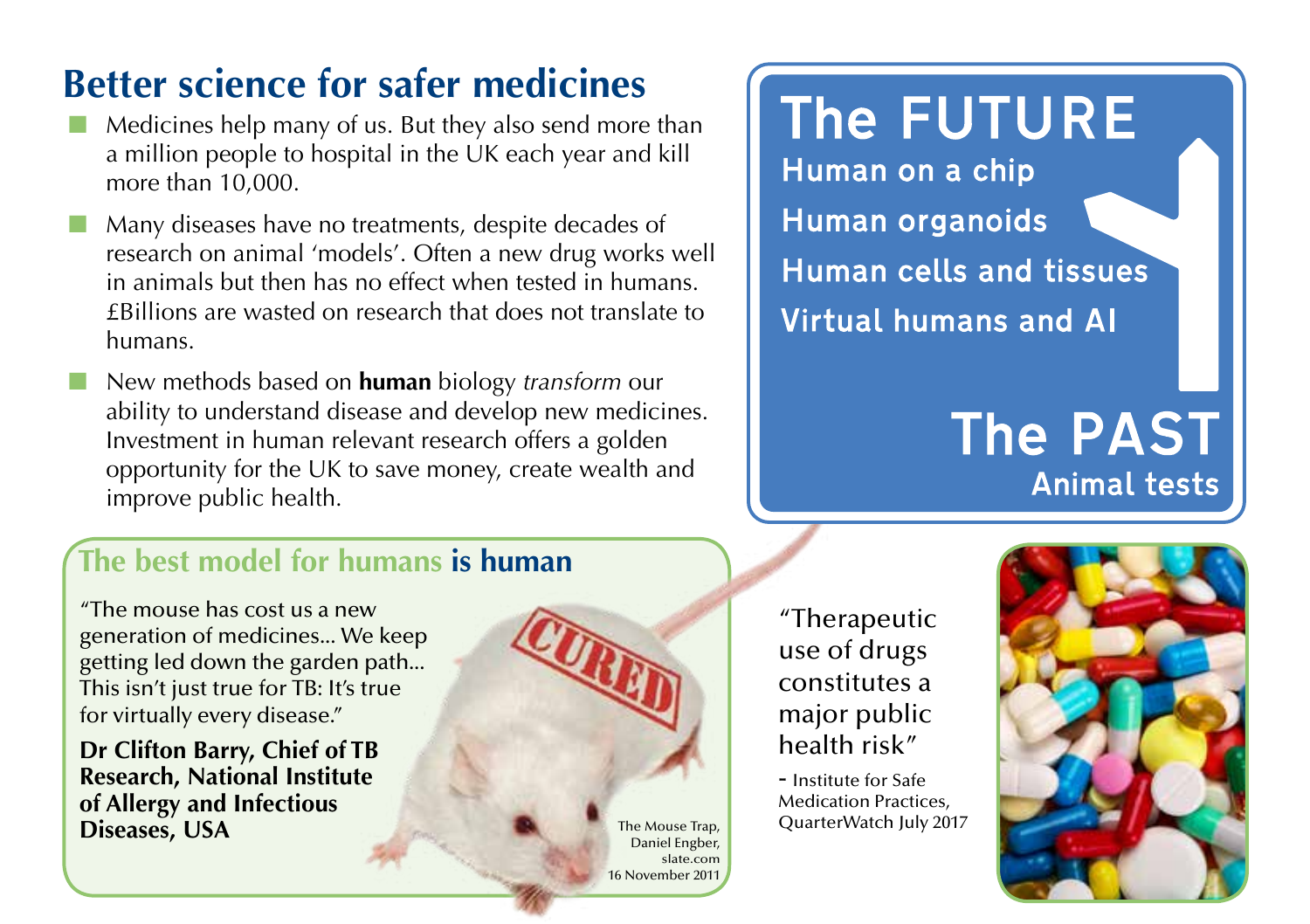#### **State of the art science**

#### **Advanced approaches include:**

- **Human cells and tissues** can be grown into mini 'organoids', interconnected in 'organs on a chip', and their genes, proteins and other 'biomarkers' can be studied. 3D 'organs on a chip' can predict adverse drug reactions that were missed by animal tests (Skardal et al, Biofabrication 2020, 12 025017; Jang et al, Science Translational Medicine 2019, 11(517) eaax5516).
- **Computer models** can use 'big data' and 'machine learning' to create virtual organs, virtual patients, and even virtual clinical trials. A virtual heart predicts the safety and effectiveness of heart drugs more accurately than animal tests (Passini et al, Frontiers in Physiology 2017, 8:1).
- **Human volunteers** can take a tiny, safe 'microdose' of a new medicine, which can be monitored with imaging devices, to reveal how and where it is processed in the human body and help calculate a safe starting dose for subsequent clinical trials (Burt et al, Alternatives To Laboratory Animals 2018, 46:335).

## **Outdated regulations cost lives**

Scientists around the world agree that governments need to take urgent action to speed the use of these new technologies. Patients are being injured and killed because regulations have not kept pace with scientific advances.

**It is time for the government to insist that medicines are tested by the most up-to-date and relevant methods.**

Our petition calls for this. With the Alliance for Human Relevant Science, we call for support for human relevant science.

#### **Our Vision:**



#### **Safer Medicines Trust**

is a patient safety charity whose mission is to change the way medicines are tested, to a system based on *human* biology: the only way to ensure safety for patients.

**Safer Medicines Campaign** exists to challenge the regulations that still require animalbased safety tests when superior methods exist.

We are a founder member of the Alliance for Human Relevant Science

**www.HumanRelevantScience.org**